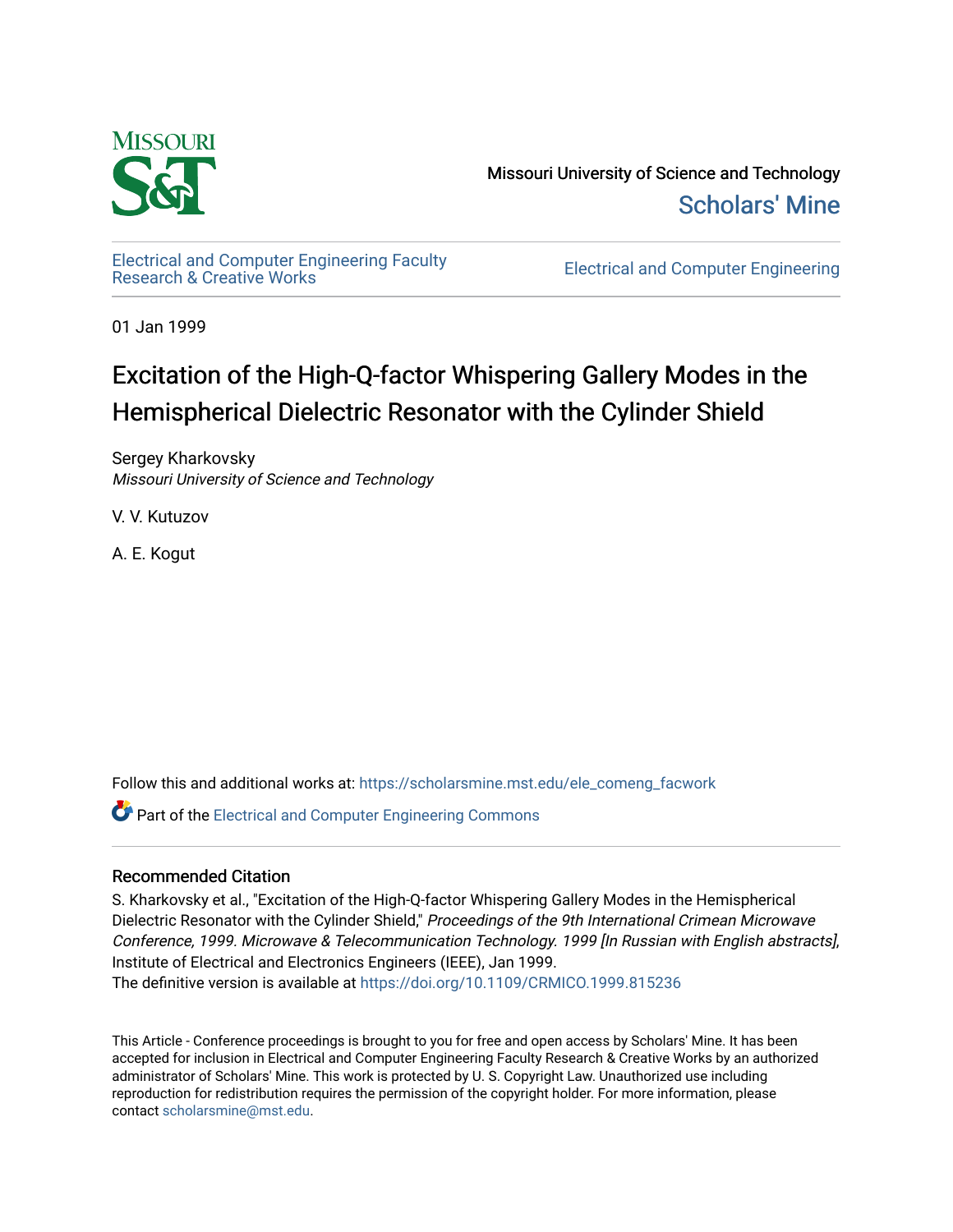## ВЫСОКОДОБРОТНЫЕ КОЛЕБАНИЯ ТИПА ШЕПЧУЩЕЙ ГАЛЕРЕИ ПОЛУСФЕРИЧЕСКОГО ДИЭЛЕКТРИЧЕСКОГО РЕЗОНАТОРА С ЦИ-ЛИНДРИЧЕСКИМ ЭКРАНОМ

Кутузов В.В., Харьковский С.Н., Когут А.Е.

Институт радиофизики и электроники НАН Украины, ул. Ак. Проскуры 12, Харьков 310085, Украина тел.: 0572-448593, e-mail: maksim@ire.kharkov.ua

Аннотация - Представлены результаты экспериментального исследования колебаний типа шепчущей галереи полусферического диэлектрического резонатора, экранированного металлическим цилиндром.

#### 1. Введение

Дизлектрические резонаторы (ДР) с колебаниями типа шепчущей галереи (ШГ) исследуются и используются в широком интервале частот: от сверхвысоких до оптических [1-3]. Интерес к таким резонаторам во многом обусловлен высокой добротностью возбуждаемых в них колебаний ШГ. В работах [2,3] экспериментально исследованы открытые квазиоптические ДР в виде дизлектрических тел вращения (шара, диска, цилиндра), одна половина которых заменена плоским металлическим зеркалом, и проведен сравнительный анализ характеристик колебаний ШГ в этих резонаторах. Показано, что наибольшую добротность имеют колебания ШГ полусферического ДР.Одним из ограничений применения на практике ДР с колебаниями ШГ является проблема взаимодействия их с другими элементами и приборами из-за отрытого характера этих резонаторов и паразитного излучения. Одним из решений этой проблемы есть экранирование ДР. В работах [1,4,5] показано, что в экранированных резонаторах существуют колебания ШГ с высокой добротностью, обусловленные явлением локализации поля в диэлектрике. Эти работы выявили проблему густого спектра экранированных ДР и проблему эффективного возбуждения высокодобротных колебаний экранированных ДР.

Нами с целью разрежения спектра колебаний полусферического экранированного ДР и возбуждения в нем высокодобротных колебаний ШГ предлагается использовать цилиндрический экран.

II. Экспериментальные результаты

Объект экспериментального исследования представлял такую конструкцию. В апертуре симметрично расположенных дизлектрической полусферы из фторопласта ( $\varepsilon = 2.08$ ) радиусом  $R_d$ , равным 39 мм, и цилиндрического открытого с торцов экрана радиусом  $R'_{S}$ , равным 42 мм, и длиной  $L_{S}$ , равной 120 мм, находятся плоские ограниченные металлические зеркала. В одном из зеркал располагается источник излучения в виде открытого конца сужающегося вдоль широкой стенки полого металлического

волновода (щель связи с размерами 7,2х0,2  $mm^2$ ). В экспериментальном макете имеется возможность плавно изменять положение источника излучения вдоль радиуса основания полусферы. Измерения характеристик колебаний ШГ в исследуемом резонаторе проводятся в диапазоне частот 27-37 ГГц. В исследуемом резонаторе измерены характеристики ТМ колебаний ШГ: спектры, распределения полей, определены добротности возбуждаемых разрежен по

сравнению со спектром полусферического ДР, экранированного полусферой. В нем возбуждаются три типа колебаний с разным числом вариаций поля по радиальной координате. Резонансные кривые этих колебаний перекрываются. Поэтому исследование характеристик колебаний затруднено. Дополнительными методами исследования спектр возбуждаемых колебаний разрежается и остаются колебания с одной (m=1) и двумя (m=2) вариациями поля вдоль азимутальной координаты диапазоне. Спектры выделенных колебаний образуют почти периодические последовательности резонансных откликов. Среднее расстояние между соседними резонансами по сетке частот однотипных колебаний составляет 0,922 ГГц и 0,923 ГГц соответственно. Поля выделенных колебаний на сферической поверхности дизлектрической полусферы имеют пятна в виде поясков, сходящихся в области щели и ее отображении на диаметрально противоположной стороне. Наиболее узкий поясок имеют колебания с азимутальным индексом m=1. Внешняя поверхность пояска поля этих колебаний на всем его протяжении находится практически на одинаковом расстоянии от поверхности экрана. Границы пояска поля высшего азимутального колебания m=2 удалены от поверхности экрана. Минимум интенсивности поля этих колебаний по азимутальной координате расположен точно в центре пояска их поля.

На рис. 1 показано радиальное распределение интенсивности полей выделенных колебаний (m=1 - точки, m=2 -квадраты) резонатора. Видно, что поля этих колебаний на поверхности экрана отсутствуют.



Рис.1 Радиальное распределение поля ШГ Максимумы их интенсивности находятся в дизлектрике. Радиальные координаты максимумов полей этих колебаний одинаковы. На рис. 2представлены частотные зависимости собственной добротности ТМ<sub>1111</sub> (точки) и ТМ<sub>121</sub> (квадраты) колебаний исследуемого резонатора, а также ТМ<sub>п11</sub> (кресты) колебаний открытого полусферического ДР. Штрихпунктиром показана величина добротности  $Q_d$ , обу-

словленная потерями в диэлектрике ( $Q_d$ =5.6x10<sup>3</sup>),